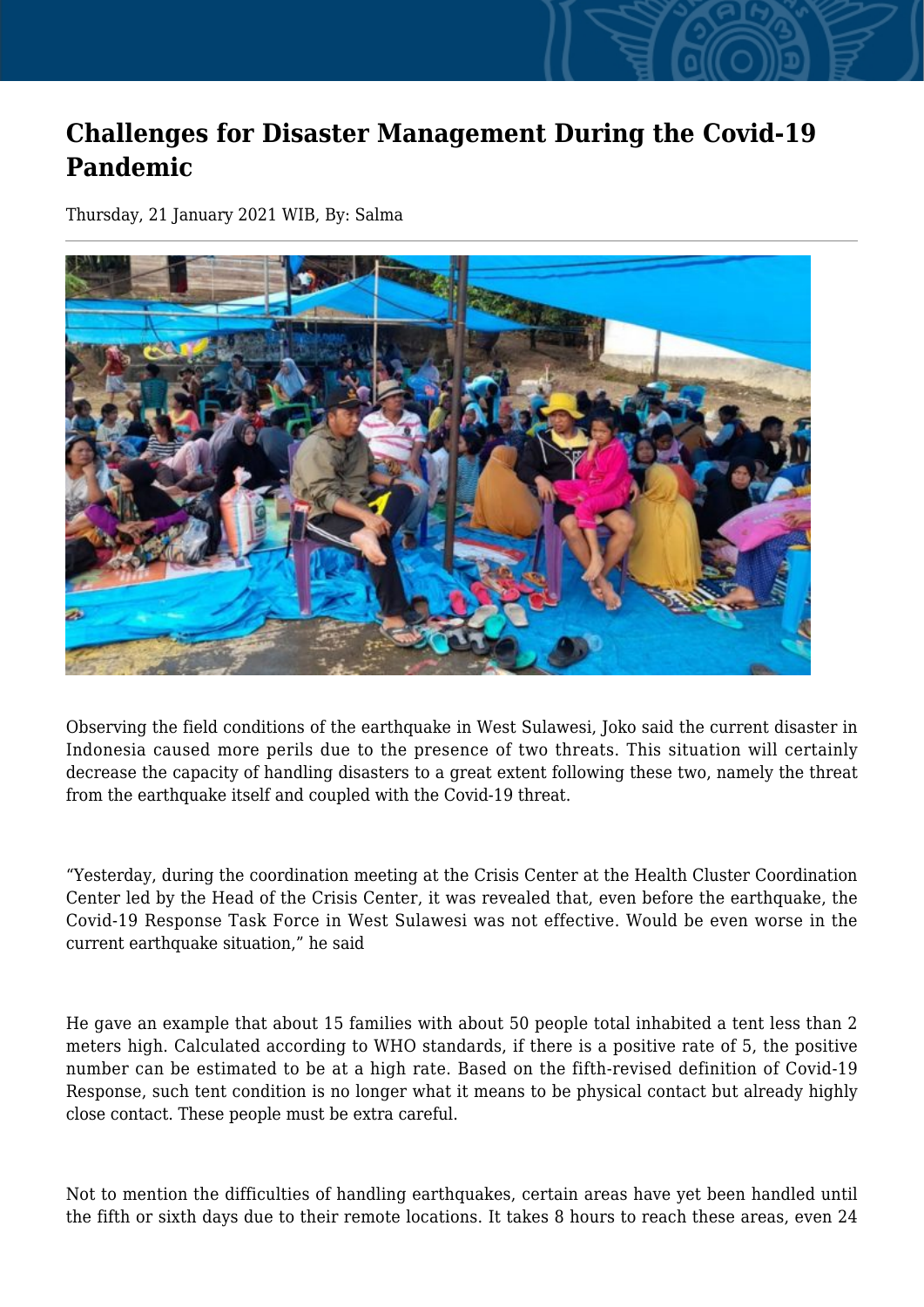

"If we read about disaster management, there are five parties (Penta helix) involved, namely the government, society, universities, business, and media. These five parties are expected to continue to carry out excellent coordination, cooperation, and collaboration, although this is indeed not easy to practice in the field," he explained.

From several disaster incidents, Joko explained the volunteers involved in disaster management were wonderful people. In these extraordinary working conditions, the volunteers always lack sleep and eat less nutritious food.

Seeing the dual disaster management in West Sulawesi, he advised the volunteers to take care of their physical health. Lack of sleep and malnutrition can cause a potential exposure to Covid-19.

"What I want to emphasize here is the issues regarding rest. In several reports of Covid-19 exposure, one of the factors is lack of rest. Thus, at Puskor, we ask volunteers to maintain their body condition. Please have a rest at 10 pm. Don't sleep at 1 am and wake up at 5 am. It has the potential for transmission, while we don't know exactly how far the transmission rate is in the field," he added.

Having several health center visits in Mamuju, Gde Yulian said the current earthquake was entirely different. Apart from responding to the disaster, the related parties also had to pay attention to health protocols, which made handling very difficult.

He acknowledged there were evacuation points. But, these points were very different from the ones in previous disasters. According to him, the evacuation points in West Sulawesi are currently not concentrated. Many small evacuation points complicate the health center workers.

"They have to go around to the relatively not big but also not small points which consist of nuclear families. It is not easy because other families sometimes are joining. This fact is a must-know as it leads to high mobility. It is what happened in the field. A bit difficult to help health center workers to screen the affected population," he said.

Gde Yulian said the situation in the field required more mobile type 1 IMTs. Those who joined this team had to face a different reality as the current IMT did not encounter large evacuation points with large patients, but they had to comb a large number of evacuation points.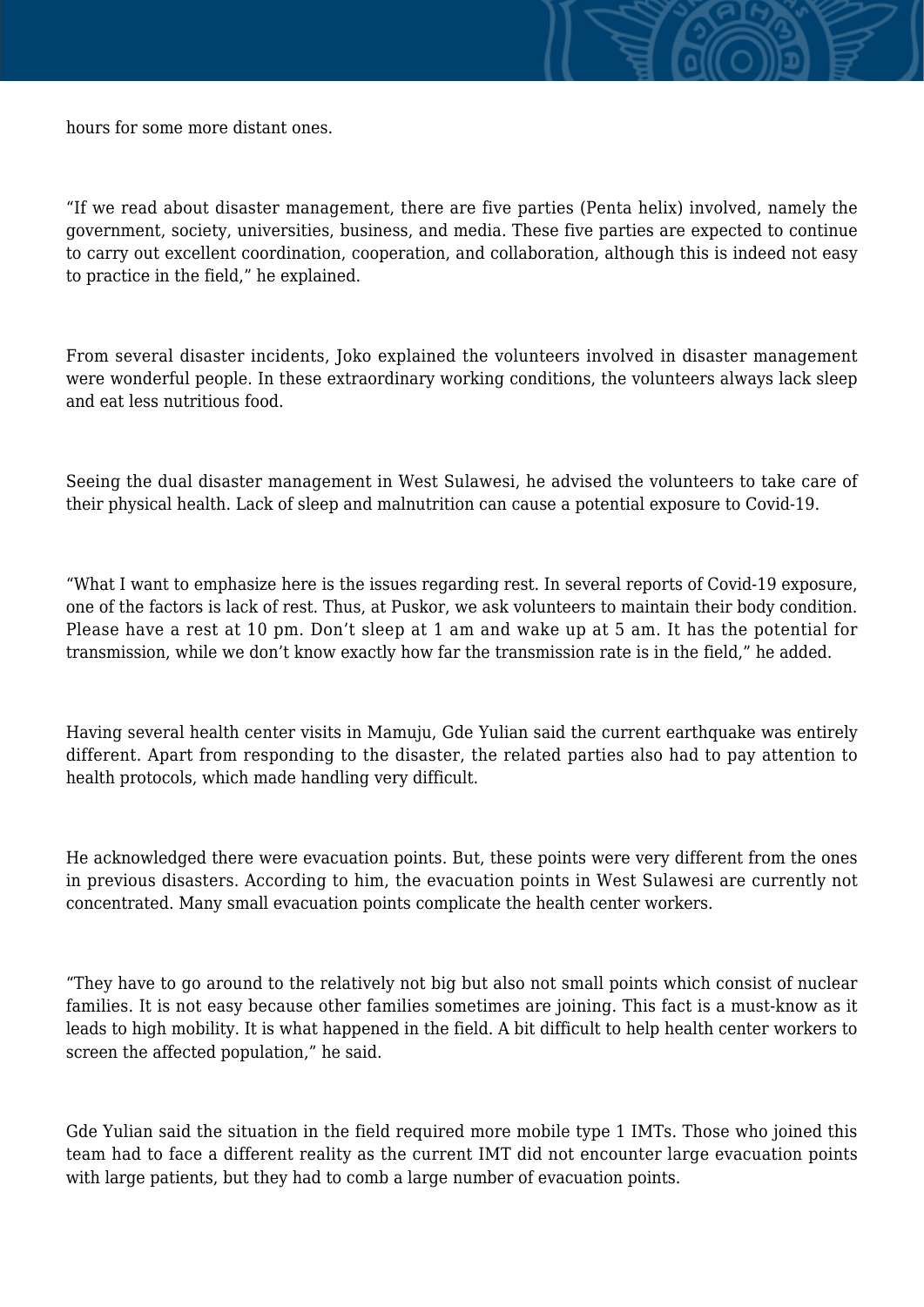

According to Gde, the disaster that occurred in Indonesia during the pandemic was a valuable lesson. Disaster management during pandemics makes self-sustainability very important, namely to try to maintain the Covid-19 service flow.

"What I found here when the disaster broke out was panic and disbandment of Covid-19 Task Force. It was similar to what happened in the Palu earthquake, where health workers and health center personnel were temporarily displaced. Though, at the same time, they were actually the key in Covid-19 handling. So what happened in West Sulawesi was a confusion of flow, patients, and Covid-19 information that baffled the team that came," he said.

dr. Bella Dona, M.Kes added that the Ministry of Health and the Ministry of Social Affairs have actually issued many disaster handling guidelines during the Covid-19 pandemic for volunteers and health workers. Thus, in the event of chaos during a disaster, to be willing to read the guidebook could complement the readiness of volunteers and health workers who were leaving for the disaster area.

She agreed that the natural disaster handling during the Covid-19 pandemic was an extraordinary situation and required much higher costs. Hence all of them had to be prepared more. For example, when some parties were about to send a health team, such as the UGM health team, there were many elements to consider.

"Usually, they can go straight away, but this time, volunteers have to be sorted first. As it is a disaster amid a pandemic, those who leave must be completely healthy, younger, and have to undergo a re-screen. Once arriving, they have to know the strategies for examining patients, whether it requires screening. Furthermore, these health workers must regularly get tested with anti-genes and nasal swabs per several days to check their latest condition. It is double handling. Hopefully, all the soon leaving volunteer teams will prepare carefully," she added.

Author: Agung Nugroho Photo: BBC.com

## **Related News**

- [UGM and BNPB Cooperate to Establish Center for Development of Disaster Science and](http://ugm.ac.id/www.ugm.ac.id//en/news/21061-ugm-participation-in-tfi-nus-plum-asean-leaders-summit-2021) **[Technology](http://ugm.ac.id/www.ugm.ac.id//en/news/21061-ugm-participation-in-tfi-nus-plum-asean-leaders-summit-2021)**
- [UGM Faculty of Medicine Applies Curriculum for Disaster Management](http://ugm.ac.id/www.ugm.ac.id//en/news/19554-revealing-the-challenges-of-online-learning-during-covid-19-pandemic)